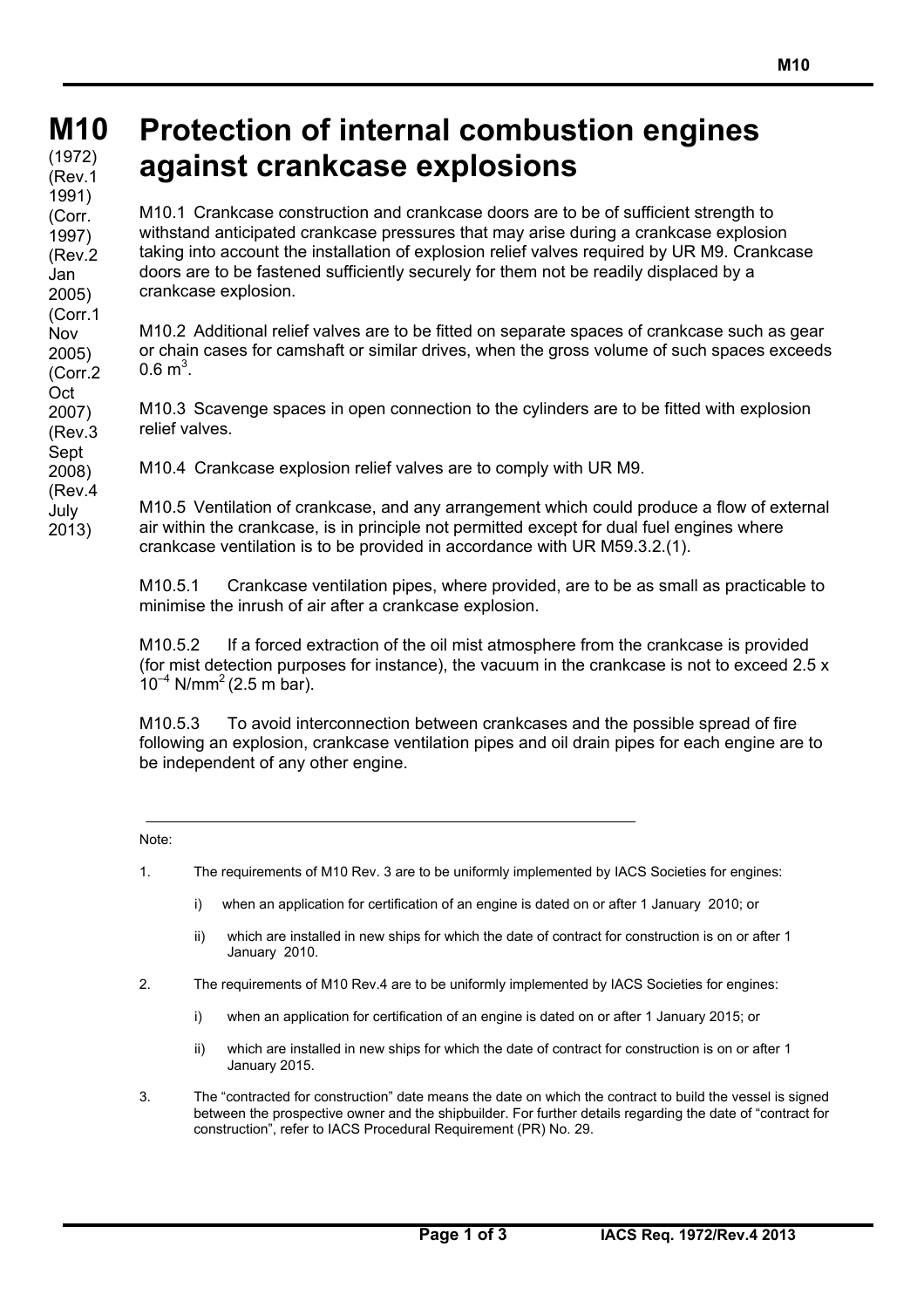

M10.6 Lubricating oil drain pipes from the engine sump to the drain tank are to be submerged at their outlet ends.

M10.7 A warning notice is to be fitted either on the control stand or, preferably, on a crankcase door on each side of the engine. This warning notice is to specify that, whenever overheating is suspected within the crankcase, the crankcase doors or sight holes are not to be opened before a reasonable time, sufficient to permit adequate cooling after stopping the engine.

M10.8 Oil mist detection arrangements (or engine bearing temperature monitors or equivalent devices) are required:

- for alarm and slow down purposes for low-speed diesel engines of 2250 kW and above or having cylinders of more than 300 mm bore
- for alarm and automatic shutoff purposes for medium- and high-speed diesel engines of 2250 kW and above or having cylinders of more than 300 mm bore

Oil mist detection arrangements are to be of a type approved by classification societies and tested in accordance with UR M67 and comply with UR M10.9 to UR M10.20. Engine bearing temperature monitors or equivalent devices used as safety devices have to be of a type approved by classification societies for such purposes.

For the purpose of this UR, the following definitions apply:

*Low-Speed Engines* means diesel engines having a rated speed of less than 300 rpm.

*Medium-Speed Engines* means diesel engines having a rated speed of 300 rpm and above, but less than 1400 rpm.

*High-Speed Engines* means diesel engines having a rated speed of 1400 rpm and above.

Note: For equivalent devices for high-speed engines, refer to UI SC 133.

M10.9 The oil mist detection system and arrangements are to be installed in accordance with the engine designer's and oil mist manufacturer's instructions/recommendations. The following particulars are to be included in the instructions:

- Schematic layout of engine oil mist detection and alarm system showing location of engine crankcase sample points and piping or cable arrangements together with pipe dimensions to detector.
- Evidence of study to justify the selected location of sample points and sample extraction rate (if applicable) in consideration of the crankcase arrangements and geometry and the predicted crankcase atmosphere where oil mist can accumulate.
- The manufacturer's maintenance and test manual.
- Information relating to type or in-service testing of the engine with engine protection system test arrangements having approved types of oil mist detection equipment.

M10.10 A copy of the oil mist detection equipment maintenance and test manual required by UR M10.9 is to be provided on board ship.